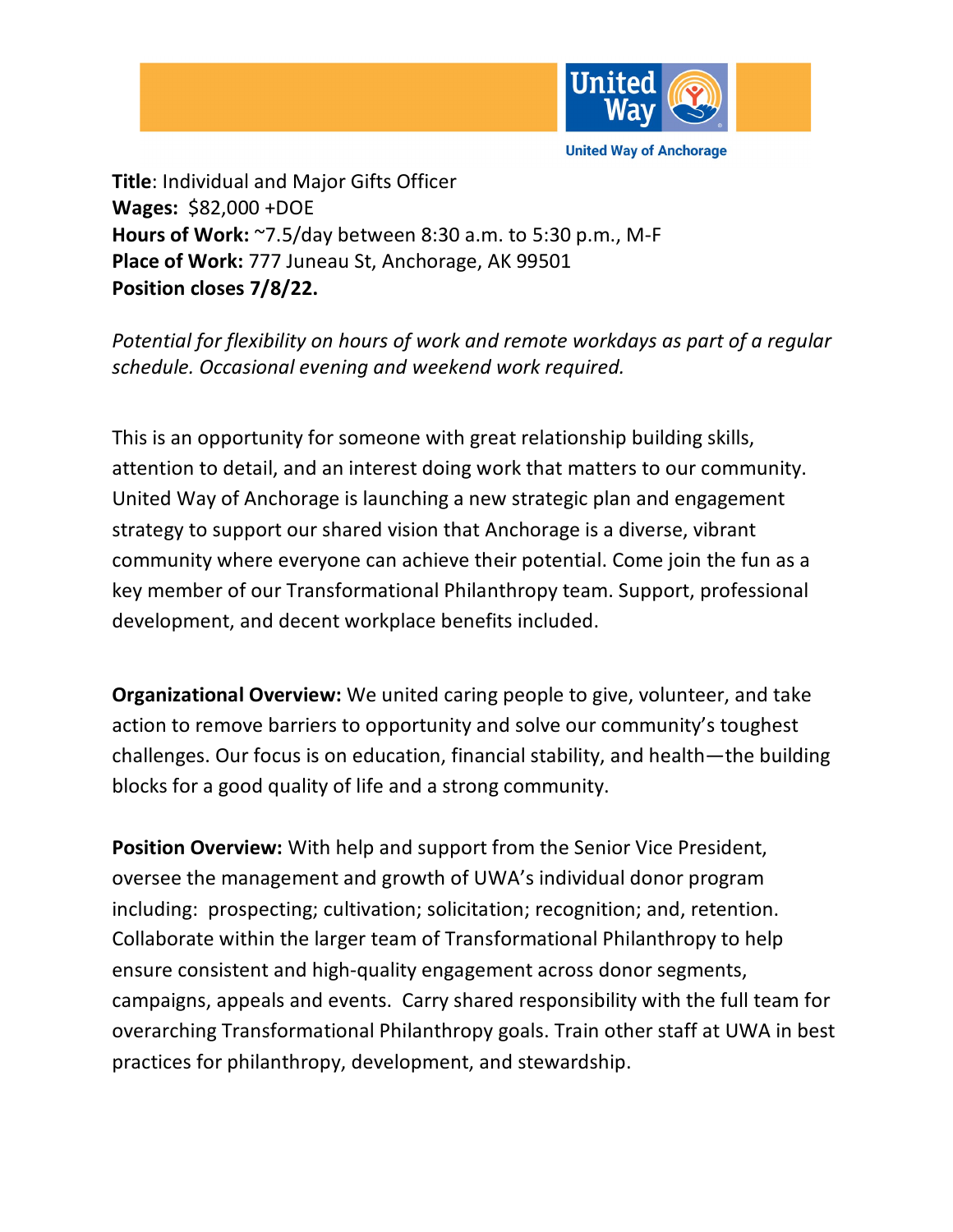## **Essential Functions/Roles & Responsibilities of the Position:**

- With the Senior Vice President and CEO, dedicate special attention to growing, retaining, and progressing individual leadership donors at each level, including focused appeals, personal cultivation plans and appropriate special recognition events and activities: Leadership: \$1,000-\$9,999 Tocqueville: \$10,000 and up Loyal:  $10 + \gamma$ ears Diamond: 25+ years Retirees
- Provide support for leadership team, CEO, UWA board and Tocqueville team to directly, as appropriate, participate in the cultivation, asks, and recognition processed for individual donors. Help develop talking points and scripts, coordinate thank you letters/cards, record activities in CRM database, and support participation at events.
- As a frontline ambassador for United Way of Anchorage and an individual who will interact with a variety of donors, volunteers, and community partners, maintain current awareness of program priorities, strategic plan goals, recent accomplishments, and laudable program milestones. Regularly engage with Community Advancement and 2-1-1 to maintain a deep understanding of UWA's work in the community with our beneficiaries.
- Manage the annual plan and corresponding budget for individual donors, major gifts, and annual giving efforts at UWA.
- Spearhead, with support from an experienced communications team, the annual appeals at UWA along all channels: direct mail, phone calls, events, social media, etc. Specific campaigns include, but are not limited to:
	- o End of Year Campaign
	- o Pick Click Give
	- o Spring Appeal
	- o Lapsed Appeals: WPC, Tocqueville, LYBUNT/SYBUNT